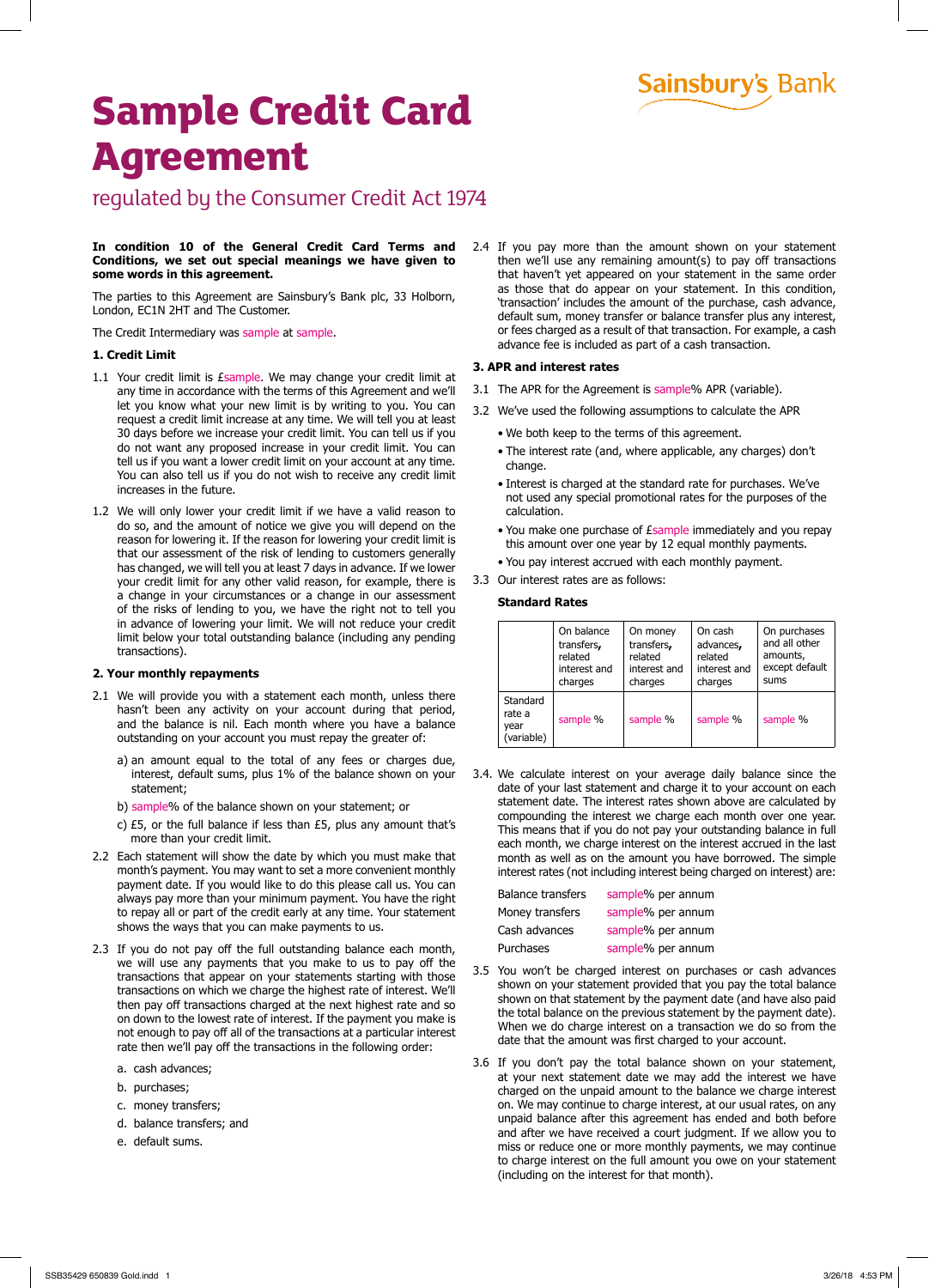3.7 We may change the interest rates applicable to your account for any valid reason listed below. This includes changing the rate of interest applicable to the types of transaction listed above or introducing new interest charges.

Valid reasons for varying your interest rate are:

- to reflect a change in the Bank of England base rate;
- to reflect changes to the law, regulations, codes of practice or the way we are regulated;
- to reflect changes in the costs to us of providing your account and the services and facilities available on it (including changes in technology we use);
- to reflect our assessment of the risk associated with your borrowing based upon behaviour or information obtained from Credit Reference Agencies;
- to ensure we continue to operate our business in a financially prudent manner and remain competitive in the market.
- 3.8 If we lower your interest rates, we may let you know before the change takes effect. If we increase any of the interest rates we charge under this agreement we'll tell you at least two months' before making the change. The new rates will apply to transactions and to your outstanding balance from the date the rate changes (which will be stated in our notice to you). You may notify us before the change takes effect that you want to close your account and repay your balance at the existing interest rate. If you do this, you must stop making any transactions, cancel recurring transactions and destroy all cards.

#### **4. Total Amount Payable**

- 4.1 The total amount payable would be Esample based on the following assumptions:
	- 1. You and we keep to the terms of the agreement;
	- 2. You use your card to make a purchase of *Esample* at the start of the agreement;
	- 3. You repay that amount over the course of 1 year from the date of the transaction starting the month after you have made the purchase and you repay that amount, together with the interest charges accrued each month, by 12 equal monthly payments at the standard rate for purchases set out above;
	- 4. The interest rate (and, where applicable, any charges) don't change; and
	- 5. Your final payment clears all capital, interest and other charges outstanding.

#### **5. Charges**

- 5.1 We may charge a fee on the amount of a balance transfer or money transfer. This will vary dependent on your current offer. You can find out what this is by calling us. We charge a cash fee of sample% (at least £sample) for cash advances made in the UK or abroad. We may also limit the amount of your overall balance that can be made up of cash advances to a percentage of your overall credit limit. This is known as a cash limit.
- 5.2 If we apply this cash limit we'll tell you what that limit is and if it changes at any time. We may apply a limit to the amount you may draw from your account as cash advances within any one day or any other period we tell you. If we increase your cash limit, we will tell you at least 30 days before we do so. If we lower your cash limit because our assessment of the risk of lending to customers generally has changed, we will give you 7 days' notice. If we lower your cash limit because there is a change in your circumstances or a change in our assessment of the risks of lending to you, we have the right not to tell you in advance of lowering your limit.
- 5.3 We'll charge:
	- £12 each month in which a minimum payment amount that should have been paid remains outstanding.

**Sainsbury's Bank** 

- £12 each month where you are over your credit limit when your statement is produced;
- £12 each time a direct debit, cheque or other item is not paid, including a cheque which you write.
- 5.4 If you make transactions in a foreign currency, we'll change the amount of the transaction to pounds sterling at the payment scheme exchange rate used by the payment system (e.g. Mastercard, or Visa, depending on your card type) on the date the transaction is passed to us by them. You can find out the indicative payment scheme exchange rate by visiting www.mastercard.co.uk/en-gb/consumers/get-support/convertcurrency.html or

www.visaeurope.com/making-payments/exchange-rates. We'll charge a non-sterling transaction fee of sample% of the value of each foreign-currency transaction. We may also charge you £5 for changing your statement date if you have already asked us to change the date twice in the last six months.

- 5.5 We may change any fee or charge, or introduce new charges under this agreement to:
	- reflect changes to the law, codes of practice or the way we are regulated;
	- reflect changes in the costs to us of providing your account and the services and facilities available on it (including changes in technology we use);
	- reflect our assessment of the risk associated with your borrowing based upon behaviour or information obtained from Credit Reference Agencies;
	- ensure we continue to operate our business in a financially prudent manner and remain competitive in the market.

If we do this, we will give you at least 30 calendar days' notice, unless the change is to your benefit, in which case we may make the change immediately.

#### **6. Right of Withdrawal**

6.1 You have the right under section 66A of the Consumer Credit Act 1974 to withdraw from this agreement within a period of 14 calendar days, starting the day after the day you receive a copy of your agreement with your credit card. You don't need to give us any reason. In order to exercise this right you must write to us at Sainsbury's Bank Credit Cards, PO Box 10592, Wigston, LE18 9GZ or call 08085 40 50 60. If you exercise your right to withdraw and you have used your card or card details for transactions during the withdrawal period, you must repay any outstanding balance, including any interest due, without delay and no later than 30 calendar days after you have given us notice of withdrawal. You can contact us to find out the amount of interest payable for each day and we will tell you without delay. You can make a payment through online banking, by telephone banking (if registered) or by post.

#### **7. Missing Payments**

- 7.1 Missing payments could have severe consequences and make obtaining credit more difficult in the future. We may report any missed payments to a credit reference agency.
- 7.2 We may also take legal action against you if you do not make payments when they are due. If that action is successful, we may apply to enforce that judgment in a number of ways including getting a charging order against your home or an inhibition if your home is in Scotland. This means that, if your house is sold, the amount you owe us can be paid out of the proceeds of sale.